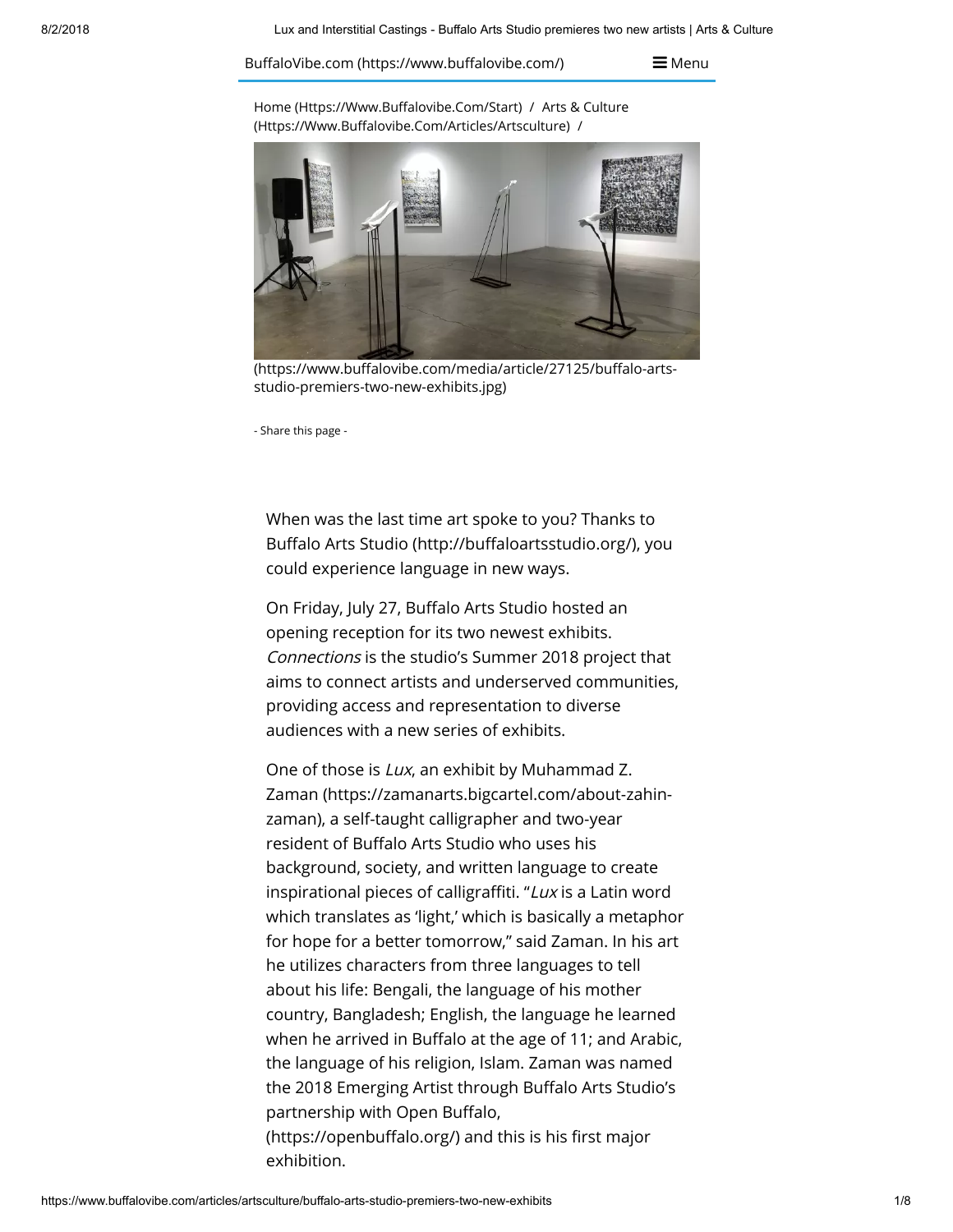[Liz Lessner \(https://lizlessner.com/home.html\)](https://lizlessner.com/home.html) is a sculptor who uses gestures to evoke sensory experiences with her work. Her current exhibit, common wealth—salves for precarious times; the interstices of labor and care, features alpha gypsum and fiber glass molds with steel supports. Her pieces serve as artistic representations of patient/caregiver interactions, with emphasis on the personal aspects of an underexamined professional field. Per the artist's intention, each piece embodies "very specific gestures of care and labor" which call for the viewer to reflect on interpersonal gestures in daily life, as Lessner explained during the reception. She drew inspiration from a process of conversations with and observation [of professionals with Aspire WNY's iXpress Art Program](https://www.aspirewny.org/ixpress-art-program/) (https://www.aspirewny.org/ixpress-art-program/) and Diversified Labor Solutions (DLS) (http://www.dlswny.com/), courtesy of the Cantalician Center for Learning.

The coexistence of the exhibits inspires themes of unity, humanity and communication, which are integral parts of Buffalo Arts Studio's motivations behind Connections. "I'm really excited that we have this time in Buffalo this summer to have this exhibition to help people feel the power of art and to feel connected," said Shirley Verrico, curator at Buffalo Arts Studio. "At this moment in time, I think for both of these artists, there are messages of connecting across difference; authentically, meaningfully, and at a very human level."

While the two exhibits may not correlate visually, they share the theme of communication, with Zaman's language being written and Lessner using the language of touch and physical communication. Both are very personal accounts of the artists' intentions and introspections of the modern world. Lessner's emphasis on the "interplay of labor and care," as she described her artistic portrayals, speaks to finding intimacy and genuine connections within a society that tends to place economy over fundamental human needs, such as those provided by professional caretakers. "They develop these very intimate, intense relationships with [their clients] …and in our current political times we should talk more about that," she said.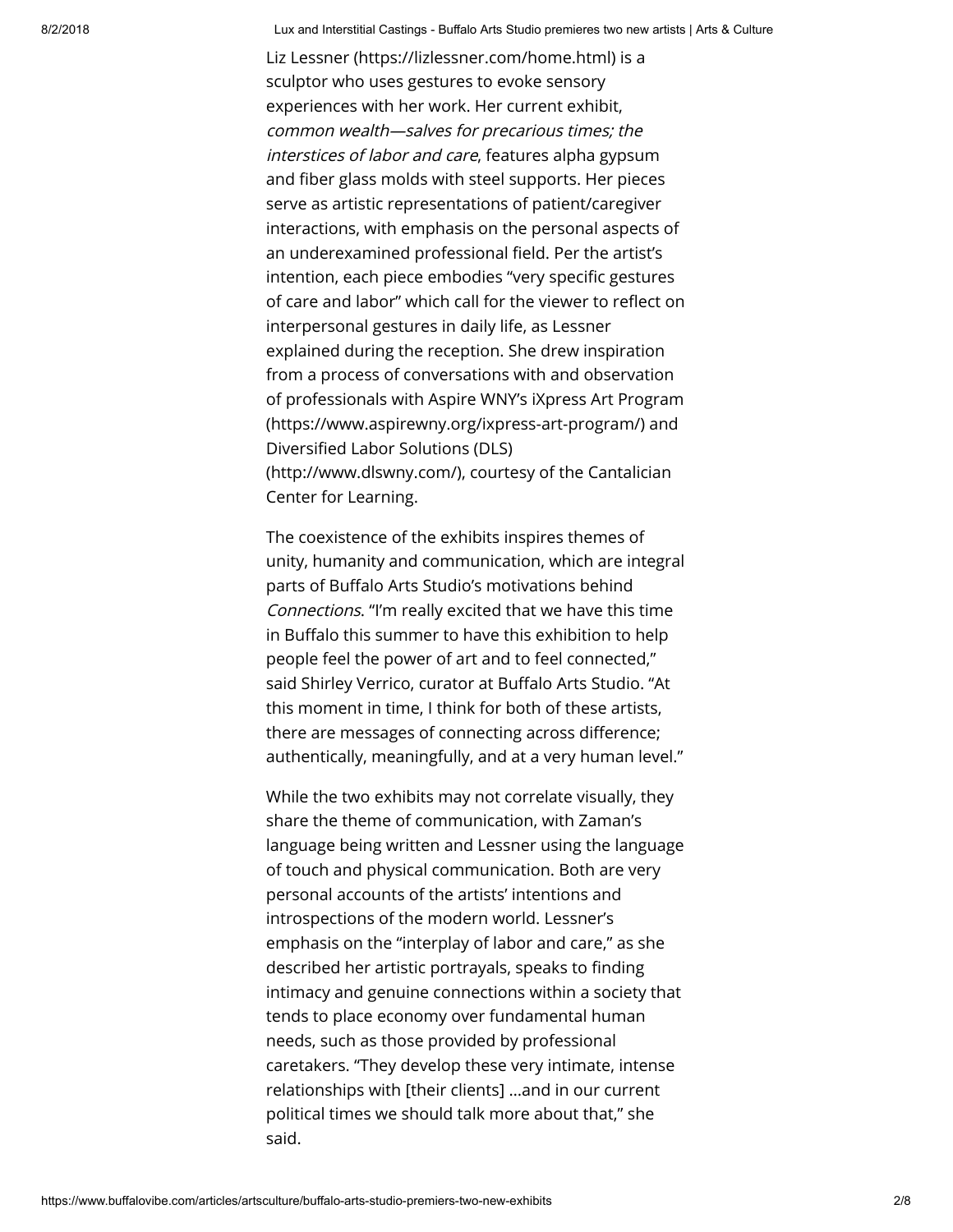Amid uncertainties within society and government, Zaman was inspired to permeate the shadows cast by the world's problems by incorporating themes of light and optimism into his work. "I was thinking about stu that's happening today and what can I do about it, and Lux came to my mind, giving people hope, giving people something to look forward to," he said.

Although each artist's statements and visions reflect modern times, there is history within the pieces of these exhibits. Lux holds messages within its works that are both personal and monumental. Written language is as much a medium in Zaman's work as the paint he utilizes to manifest each word and script. His past, his current perspective, and his hope for the future all combine to relay messages to viewers, creating an exchange of stories and perspectives between the artist and his audiences. His art is reminiscent of historic Muslim architecture, in which words were incorporated into the walls, ceilings and pillars of buildings and structures.

The historical context of Lessner's interstitial castings is, intuitively, touch; after all, it is the first language of humankind. In an aesthetic sense, however, the casts are reminiscent of ancient Greek forms, a direct inspiration the artist sought to achieve. The pieces of her exhibit combine the hardness of plaster with the softness of forms resembling human skin and contact, creating a balance of strength and fragility. The contrasts in materials and manifestation, as well as parallels between past and present art forms, are quite intentional. "I personally am drawn to contrast in my work and I'm looking to pull that out," said Lessner.

Both artists pull from their observations of daily life to create inspired pieces. Lessner's pieces are portrayals of fleeting moments of human interaction, an ephemeral quality that she injects into her work. Zaman's colorful pieces are inspired by everything from textiles to nature, a testament to the mind's ability to receive, process and repurpose information in innovative ways. He also uses materials to tie each piece into the exhibit's overall theme.

Specks of 23-carat gold adorn grayscale pieces, bringing the theme of light to the forefront as the canvases glisten under the gallery's lights to visually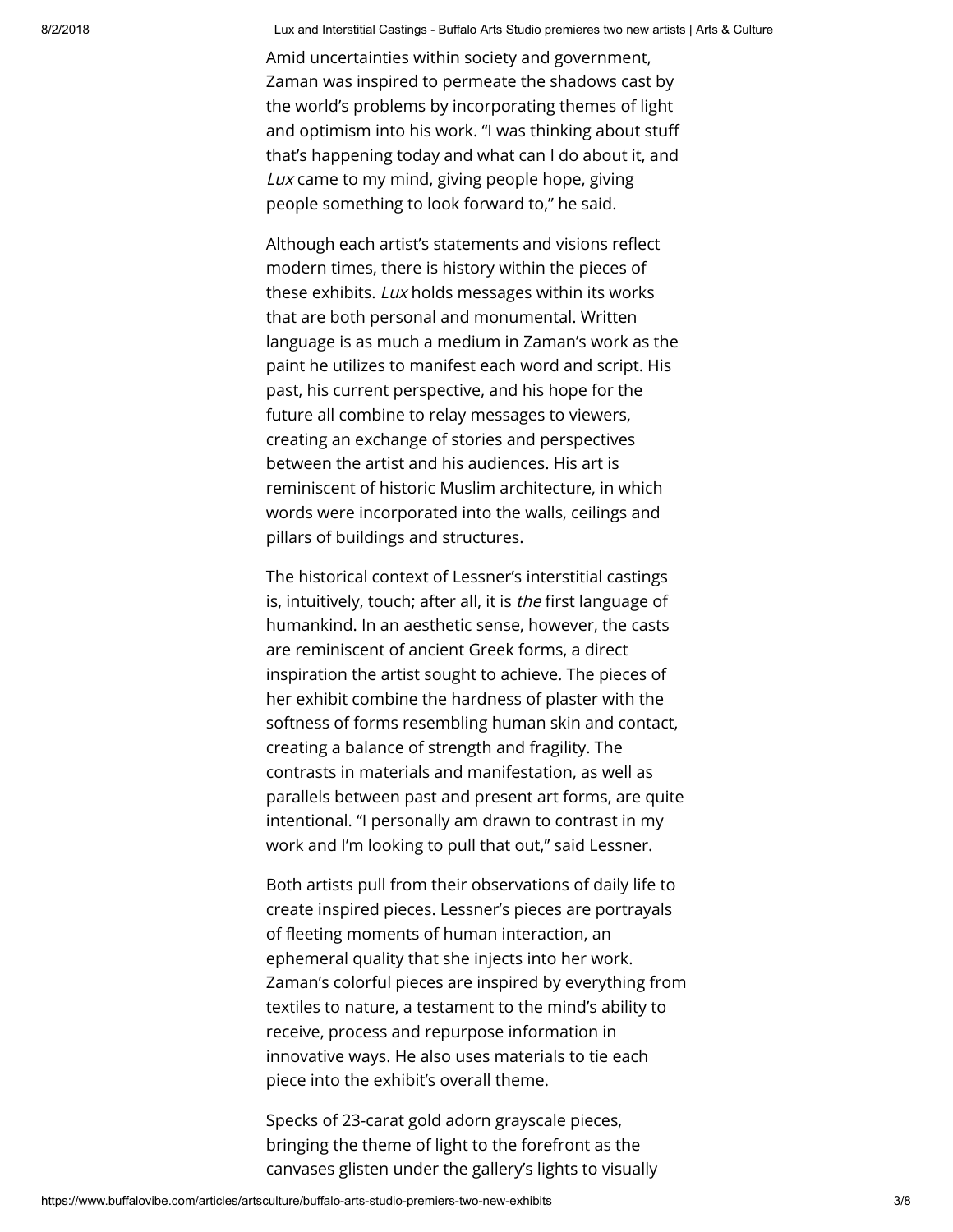translate the exhibit's theme. "Because this exhibition is called  $Lux$ , the gold is a metaphor for light and hope," said Zaman. Geometric stylings also contribute to Lux —round canvases display four pieces named for lunar phases. Lines frame some works while others are bordered by a void. Some take up an entire canvas, trailing into an infinite expansion of characters and color.

One such piece is Aftermath, a large 'tapestry' that greets viewers upon arrival. Centered in the gallery's doorway, it is an immersive piece that pulls you in as you walk down the hall. This is arguably the focal piece of Lux, where colors and metallic elements combine with abstract shapes and letters to represent triumph through adversity, perfectly embodying its title.

One aspect of Lux that I especially enjoyed is the ability of each piece to demand attention to every detail, line, color, character and component. I found myself engaging in something of a 'word search,' trying to decipher letters and characters and relate them to the title and theme of each work. Despite my inability to translate the Arabic and Bengali characters, I still felt as though my intuition understood what my eyes were seeing, using the works' titles and distinct visual elements as guides to understanding Zaman's work with his perspective and intentions in mind.

I viewed Lessner's pieces in a similar manner. An understanding of her artistic objectives helped me form my own interpretations. Her interests in gestures and relationships are clear, although she leaves implied and literal space for viewers to form personal connections with her pieces. "I like the idea that through this process of abstraction, you're left with an outline of what might be happening and then you fill that in with your own interpretations and experiences," she said. The theme of an outline is translated in Lessner's use of hollow casts as opposed to creating solid sculptures, which would take away the viewer's ability to interpret each piece personally. The accessibility of her casts makes the exhibition more interactive than one might initially realize.

I was particularly inspired by pieces in which the supports of the sculptures (which Lessner also created) create contrast which can be interpreted as resistance,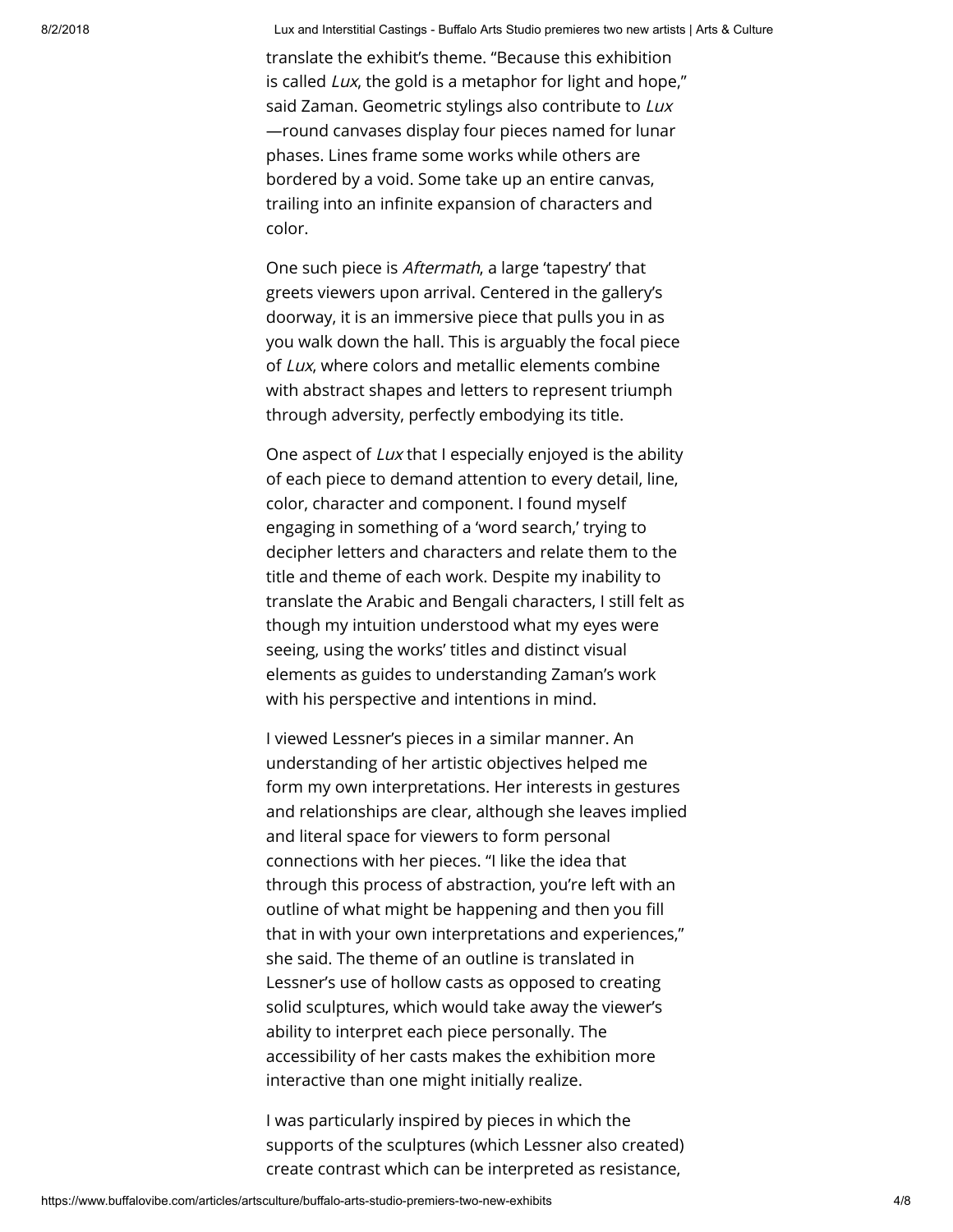an outreach or simply space between the 'patient' and 'caretaker.' For example, with the piece Pylon, one part of a stand extends forward with a reaching hand, while the support of the face leans away; a connection is nonetheless made between the two figures.

Both Zaman's and Lessner's exhibits contain pieces that reflect the artist's personal statements and motives, as well as Buffalo Arts Studio's mission as an organization. "We really work hard to make everyone who walks in the door feel welcome at any entry pointthat's just really important to us," said Verrico. "We feel that the arts are for everybody." The communicative qualities and accessibility of both exhibits accomplish this mission. Though individual translations may differ, the message of unity through language— written, physical, and otherwise, will come through to all.

The exhibits run through September 7 at Buffalo Arts Studio, Suite 500 of the Tri-Main Center at 2495 Main Street.

## Muhammad Z. Zaman: Lux

Fri Jul 27th → Fri Sep 7th

Buffalo Arts Studio 2495 Main Street, Suite 500 Buffalo, NY 14214

## Liz Lessner: Interstitial Castings

 $f^{\text{max}}$  Fri Jul 27th  $\rightarrow$  Fri Sep 7th

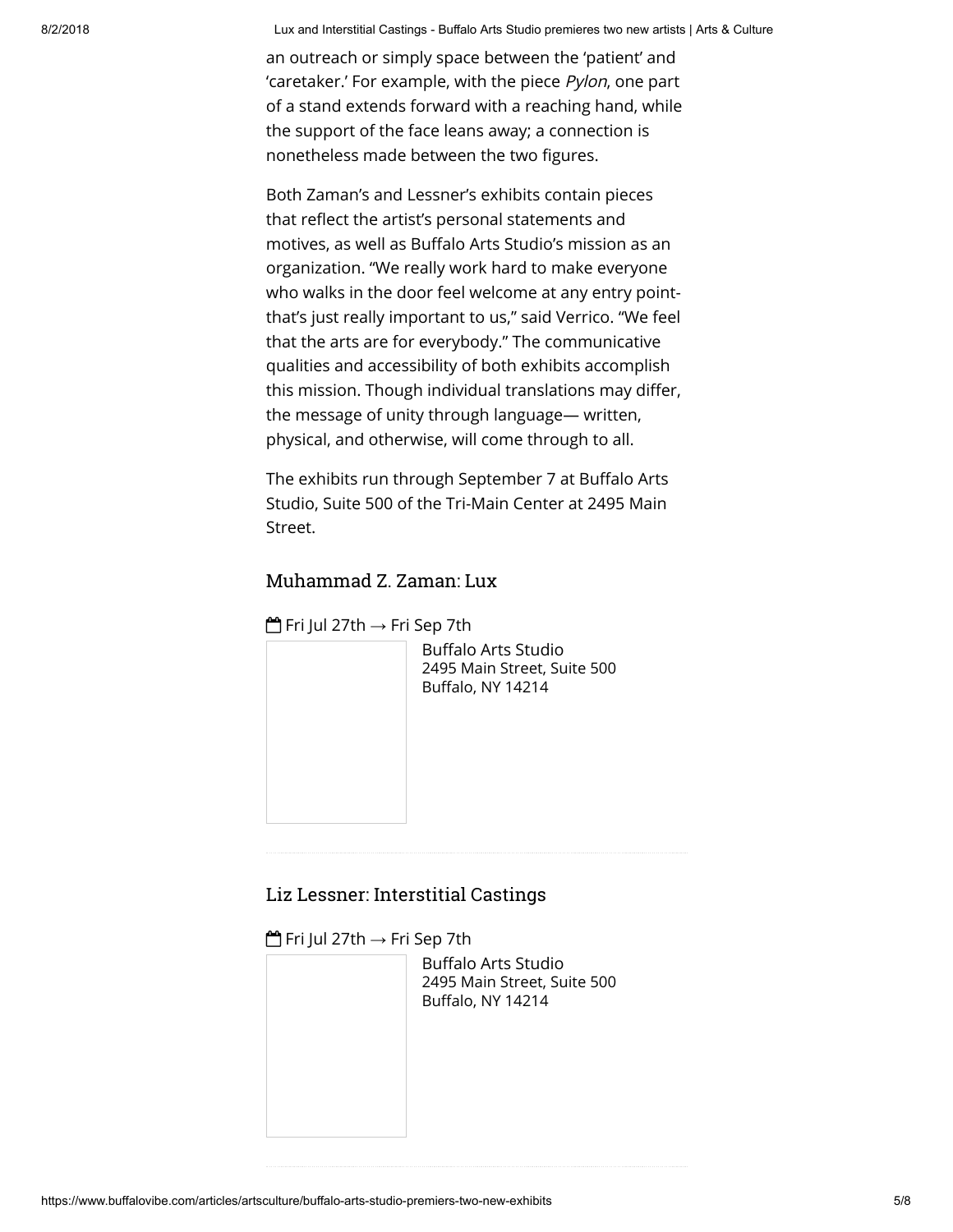|  |  |  |  | - Share this page - |  |
|--|--|--|--|---------------------|--|
|--|--|--|--|---------------------|--|

| <b>Comments Community</b>                      |                          | $\bigoplus$ Login $\lnot$ |  |  |  |  |
|------------------------------------------------|--------------------------|---------------------------|--|--|--|--|
| $\heartsuit$ Recommend $\heartsuit$ Share      |                          | Sort by Best -            |  |  |  |  |
| Start the discussion                           |                          |                           |  |  |  |  |
|                                                |                          |                           |  |  |  |  |
|                                                |                          |                           |  |  |  |  |
|                                                |                          |                           |  |  |  |  |
|                                                |                          |                           |  |  |  |  |
| Name                                           |                          |                           |  |  |  |  |
|                                                |                          |                           |  |  |  |  |
| <b>LOG IN WITH</b><br>OR SIGN UP WITH DISQUS ? | Be the first to comment. |                           |  |  |  |  |



## Advertise With Us

- Featured Event -

 Fri Oct 26th → Sun Nov 18th Speed the Plow by David Mamet [\(https://www.buffalovibe.com/events/theater/speed-](https://www.buffalovibe.com/events/theater/speed-the-plow-by-david-mamet/13038)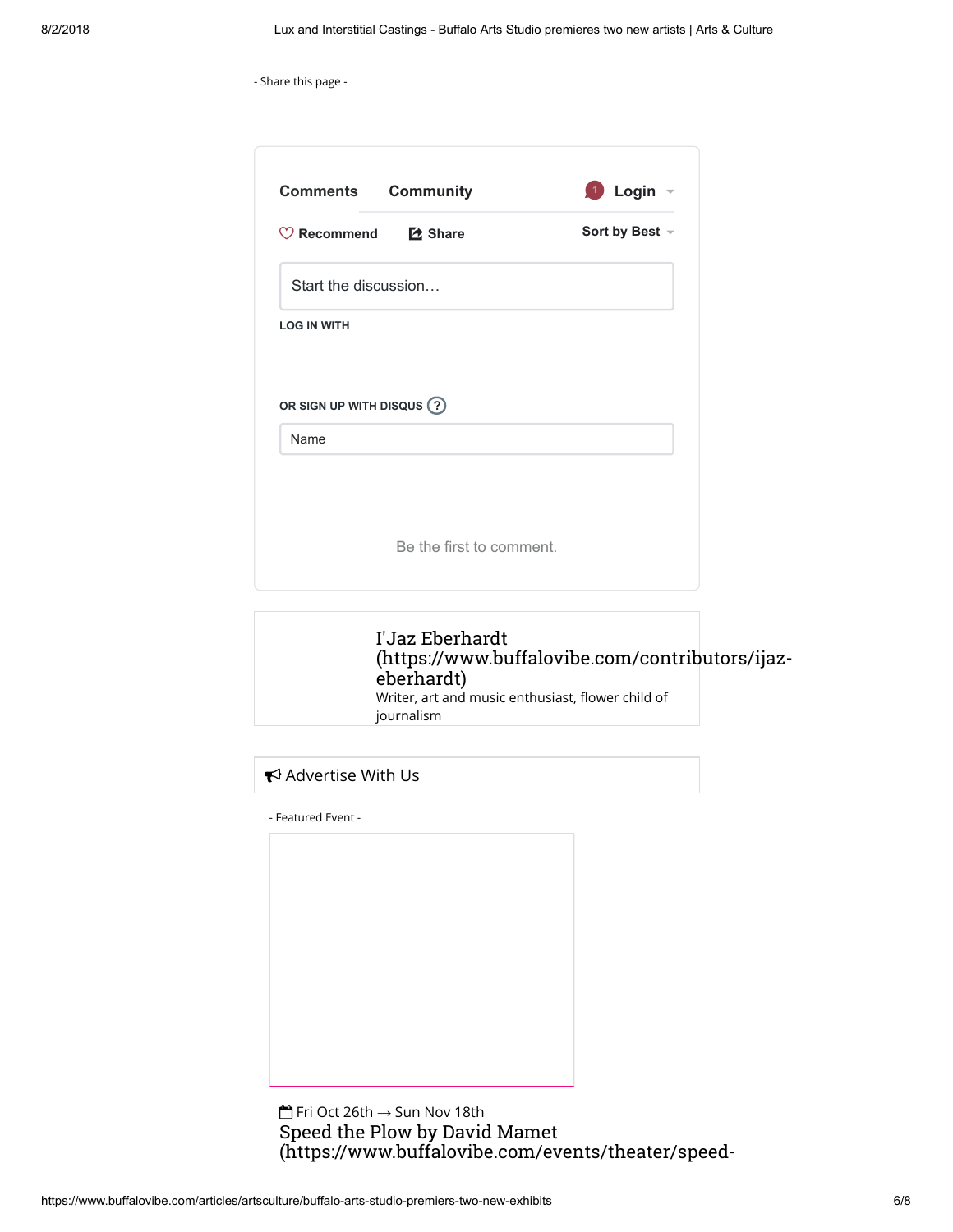## [the-plow-by-david](https://www.buffalovibe.com/events/theater/speed-the-plow-by-david-mamet/13038)mamet/13038) Road Less Traveled Productions

| <b>#</b> related articles                                                                 |                                                                                                     |                                                                                     |
|-------------------------------------------------------------------------------------------|-----------------------------------------------------------------------------------------------------|-------------------------------------------------------------------------------------|
|                                                                                           |                                                                                                     |                                                                                     |
| Young Artists in<br>Buffalo: Brianna<br>Mutsindashyaka<br>artists-in-buffalo-<br>brianna- | <b>Exploring Buffalo's</b><br>Public Art Scene -<br>Part I<br>buffalos-public-art-<br>scene-part-i) | (https://www.buffalovibe(cottps://woodes/auffaboktibe/som/ag-ticles/artsculture/exp |
| mutsindashyaka)                                                                           |                                                                                                     |                                                                                     |
|                                                                                           | Youth Artists in<br><b>Buffalo: Sage</b>                                                            |                                                                                     |
|                                                                                           | Enderton<br>artists-in-buffalo-<br>sage-enderton)                                                   | (https://www.buffalovibe.com/articles/artsculture/you                               |
|                                                                                           |                                                                                                     |                                                                                     |
| Griffis Sculpture<br>Park: A local<br>treasure                                            |                                                                                                     |                                                                                     |
| sculpture-park-a-<br>local-treasure)                                                      | (https://www.buffalovibe.com/articles/artsculture/griffis-                                          |                                                                                     |

- Advertisement -